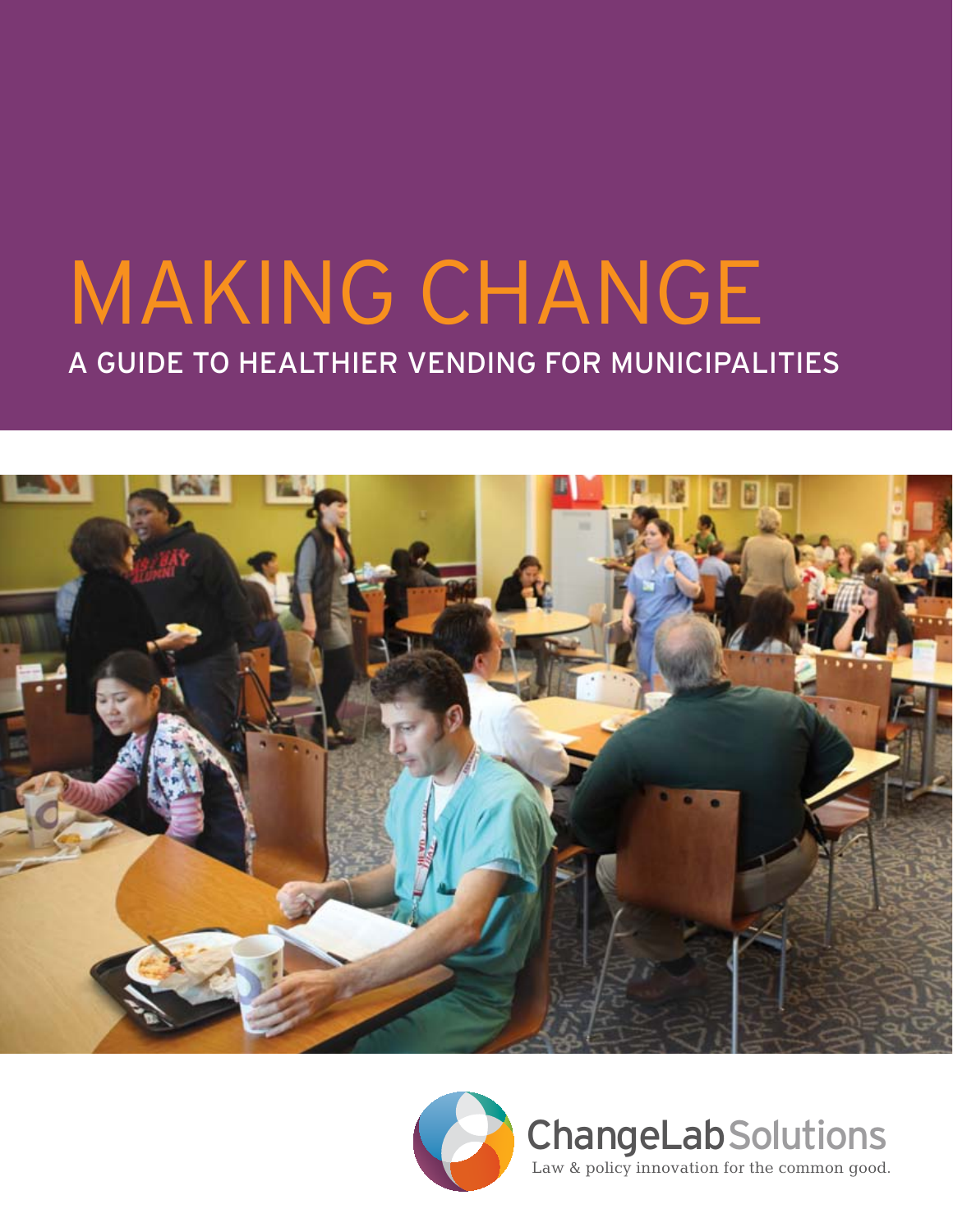# **CONTENTS**

- 2 Introduction
- 3 The Big Picture: Making the Case for Healthy Vending
- 5 What Is Procurement?
- 6 Steps to Implementing a Healthy Vending Machine Policy
	- Step 1: Take Stock
	- Step 2: Recruit Partners
	- Step 3: Who's in Charge?
	- Step 4: Define "Healthy"
	- Step 5: Policy Options
	- Step 6: Anticipate Barriers
	- Step 7: Put the Policy into Effect
- 16 Enforcing Your Policy
- 17 Conclusion
- 18 Endnotes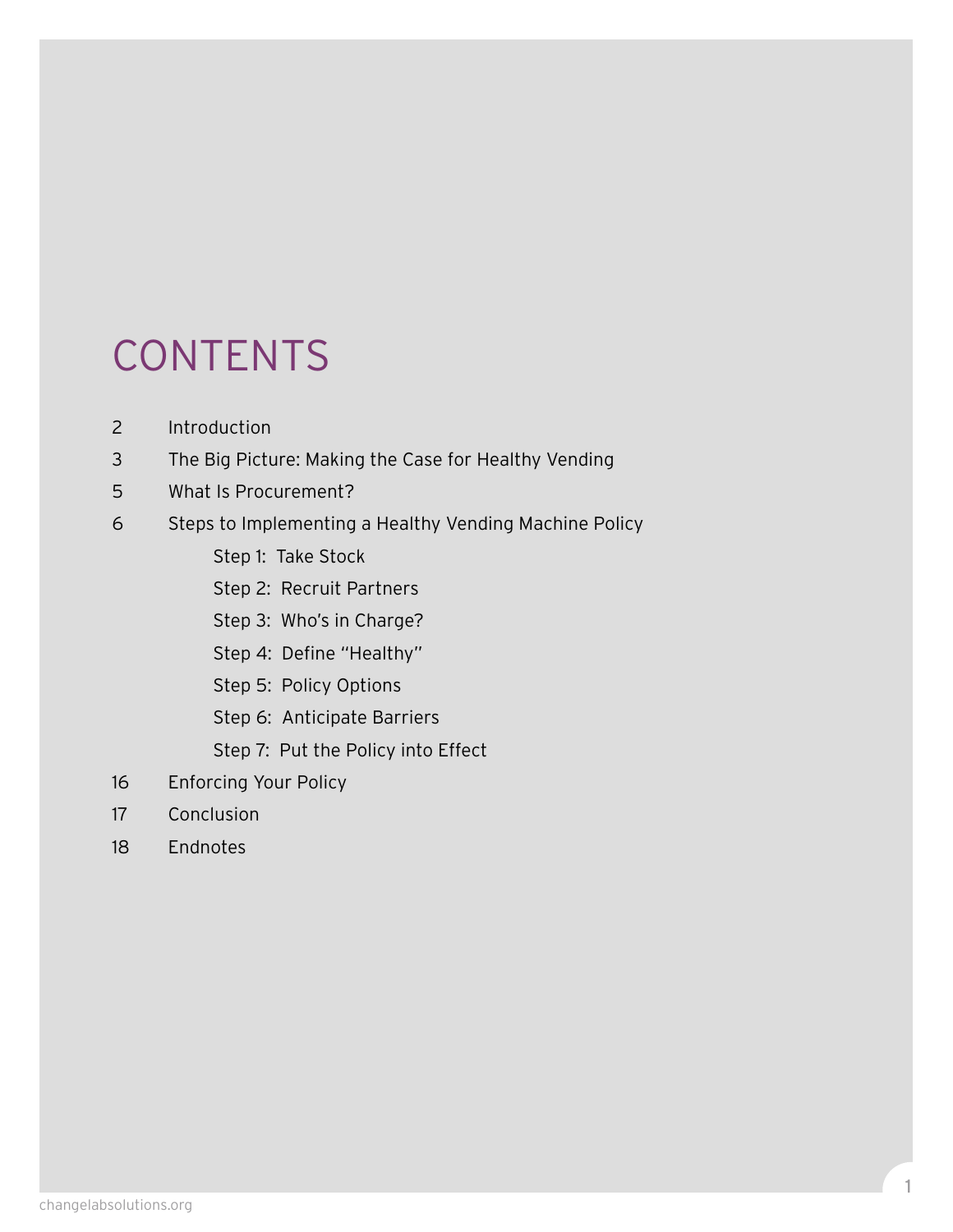# **INTRODUCTION**

Every day, people walk past vending machines in cities and towns across America. For a dollar or two – or even a fraction of that – they can grab a quick snack or drink without leaving the building or waiting in a line. But increasingly, Americans want more than just convenience in their vending machines. They want healthy, tasty, affordable options.

Recognizing that a lack of affordable, healthy food and beverage options outside the home may contribute to the obesity crisis, many municipalities have set out to transform their vending machines. A few places have implemented healthy vending policies through legislative action or executive order. However, many healthy vending machine changes at government sites are actually voluntary.

#### **A number of important questions have emerged from these efforts:**

- How healthy are the food and beverage selections in government vending machines?
- Are healthy options priced reasonably to compete with junk food options?
- Why would the government stock vending machines with unhealthy items that can make its workers and visitors sick – and increase its own costs?

This guide explores different options for municipalities looking to develop a healthy vending policy to improve the food environment for people working for, visiting, and being served by local government agencies.<sup>1</sup>

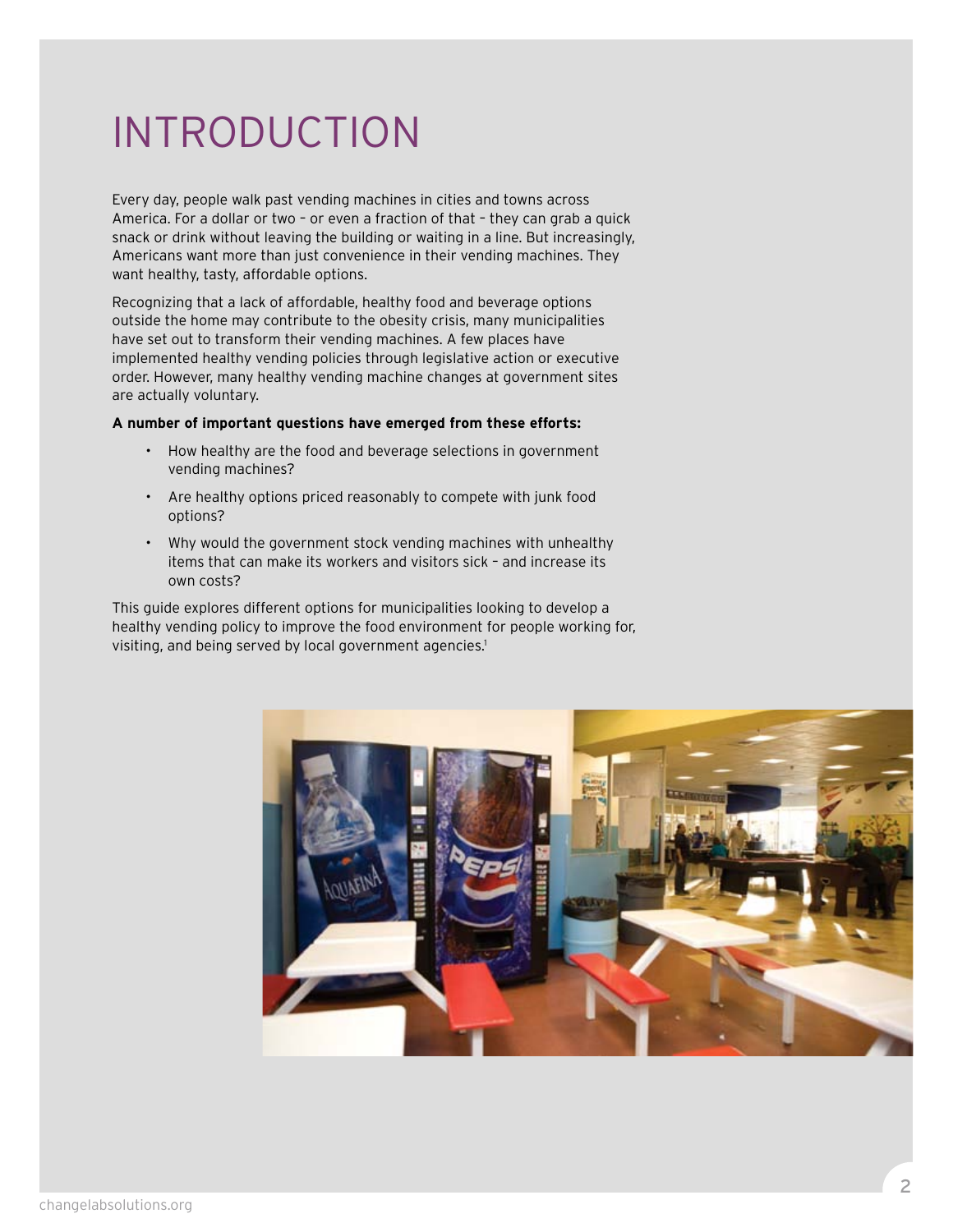# THE BIG PICTURE: Making the Case for Healthy Vending

Cities and towns face many fiscal challenges in today's tough economic times. While revenue, budgets, and the number of jobs shrink, obesity rates and related health care costs continue to skyrocket.

Recent Gallup data estimates the direct costs associated with obesity and related chronic conditions at about \$50 million per 100,000 residents annually in cities with the highest obesity rates.<sup>2</sup> Even cities with low obesity rates suffer from millions of dollars in preventable health care costs.3

According to the 2010 Census, approximately 15 million Americans work in local governments.4 Through healthy vending policies, local governments can provide healthy food options to their civil servants, as well as to countless others who visit municipal parks and government buildings for services.

City and town leaders can demonstrate their commitment to addressing concerns about obesity and other chronic diseases by offering healthier vending machine options. By making healthy vending options more accessible and affordable, they not only provide employees and visitors with healthier food options but may help lower health care costs and direct money to more productive uses.5

#### A Matter of Health Equity, Not Just Convenience

We often think of vending machines as merely a matter of convenience. But for employees who work nights, weekends, or other off-hour shifts, vending machines may be the only source of food or drinks available during their work hours. Providing healthy, nutritious, and affordable options for these workers is important to keeping them healthy, productive, and alert through challenging working conditions. For these workers, healthy vending is a matter of health equity, not just convenience.

According to the Centers for Disease Control and Prevention (CDC), health equity is achieved "when every person has the opportunity to 'attain his or her full health potential' and no one is 'disadvantaged from achieving this potential because of social position or other socially determined circumstances.'"6 Health equity can be promoted through healthy vending machine options by:

- Providing healthy, affordable options for off-shift workers
- Considering and including ethnically and culturally familiar foods that are healthy
- Pricing healthy items in an affordable way
- Surveying consumers to find out what healthy products they want to see, rather than imposing new options arbitrarily
- Providing alternatives to vending machines, such as free, clean (filtered if necessary) water and refrigerators where people can store healthy prepared meals and snacks from home



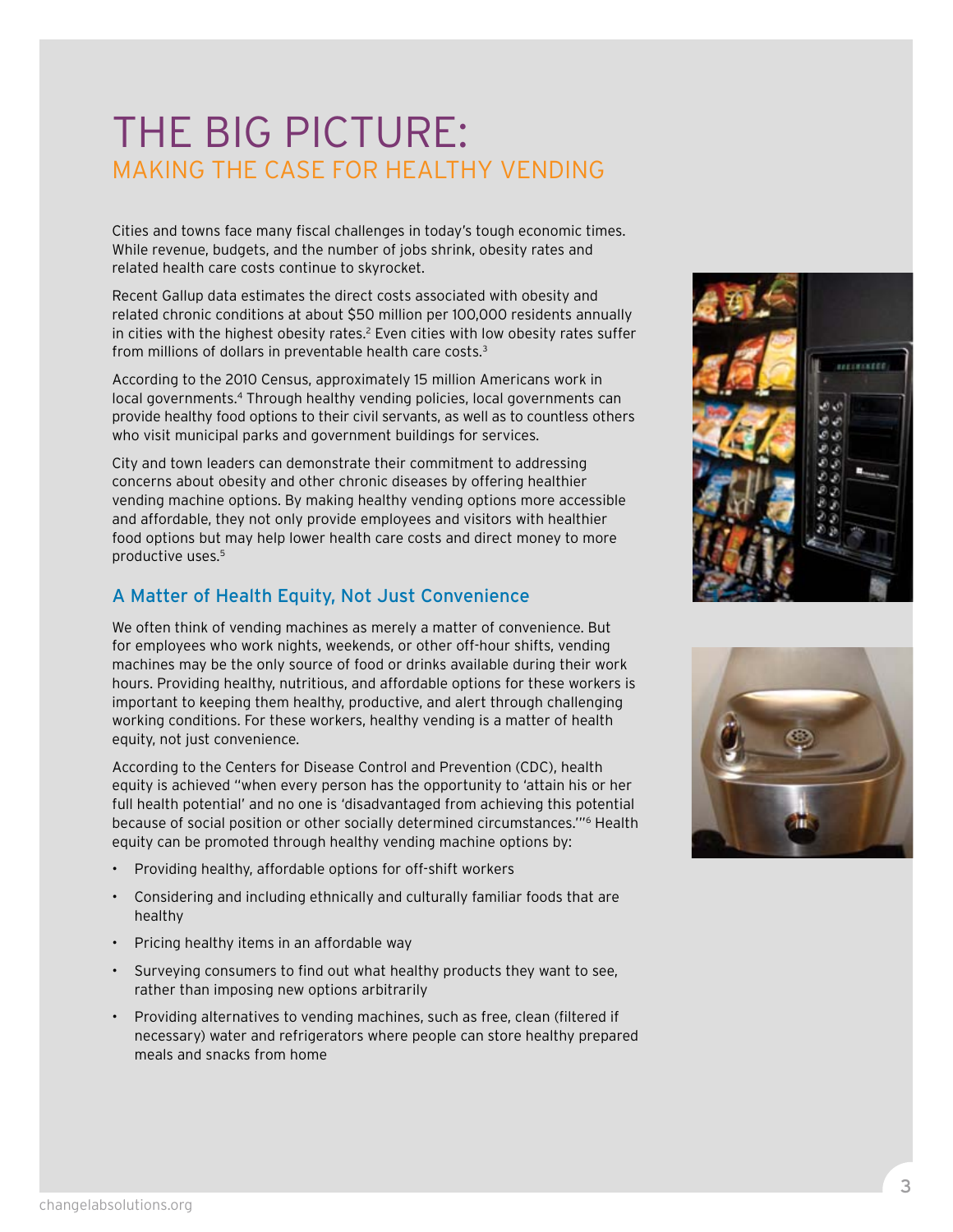#### The Even Bigger Picture

In many places, a municipal government may be one of the biggest employers around. Los Angeles County, for example, is the largest single employer in the Southern California area, with about 40 departments and roughly 100,000 employees. Many thousands of members of the public also come into county facilities every day.<sup>7</sup>

Municipalities that implement healthy vending not only improve food options for their employees and visitors but also become part of a greater movement to improve the food landscape. In 2010, the federal government adopted Health and Sustainability Guidelines for Federal Concessions and Vending Operations that apply to food service operations and vending machines managed by Health and Human Services and the General Services Administration.8 States (such as Massachusetts, Virginia, and Alabama), cities (like Seattle and New York City), counties, smaller towns, and school and park districts have also implemented healthy vending guidelines (see more examples and links to their policies below).9 For a presentation on healthy vending efforts around the country, including a pilot program in Alabama, see http://healthpromotionlive. com/2011/10/nov-10state-of-wellness-healthy-vending-programs/.

Schools especially have led the way on getting junk food and unhealthy beverages out of vending machines.10 Add to all this the healthy vending components of worksite wellness programs in private companies that employ more than 130 million Americans,<sup>11</sup> and a single new healthy vending policy in your city or town can actually be part of a wide movement to change the food environment with healthier eating options. Policies like these not only make it easier for people to make healthier choices every day at school, work, and in the community but also increase the demand for food and beverage companies to offer healthy vending machine options.

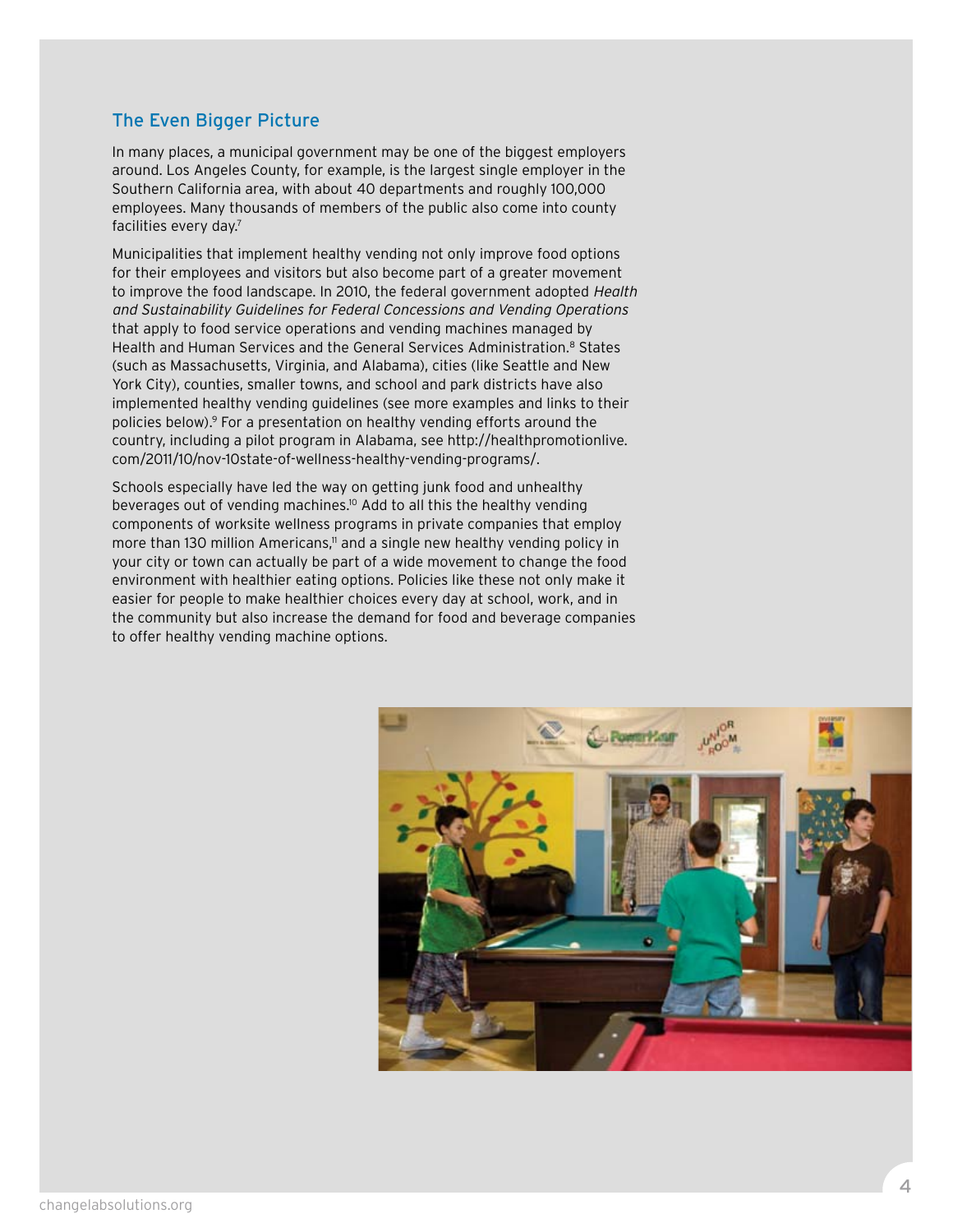# WHAT IS PROCUREMENT?

Once the case has been made for healthy vending machines, it is important to first understand the basics of government purchasing power ("procurement") before exploring the steps to implementing a healthy vending policy.

When people and families go to the store to buy groceries, clothes, or school supplies, it's just called shopping. When government buys products and services, it's called *procurement*, which signifies that there is a formal process in place to promote fairness when taxpayer money funds the purchases.

Governments purchase (or procure) things all the time: They buy office supplies, they pay local organizations to run youth programs, and they buy a lot of food. Depending on how much money is being spent in any given procurement contract, there will be rules that dictate how the contracting process plays out.

Generally, local governments specify the goods and services they want to purchase by issuing a solicitation for bids or proposals. This is often referred to as a Request for Proposals (RFP) or an Invitation for Bids (IFB). In turn, contractors and vendors submit bids or proposals; the government entity rates qualified, responsive bidders; a lowest bidder is selected; and a contract is negotiated and implemented.

For a thorough overview of government procurement, including how it can be used by agencies to obtain healthier food, see our primer Understanding Healthy Procurement: Using Government's Purchasing Power to Increase Access to Healthy Food and the CDC's Improving the Food Environment Through Nutrition Standards: A Guide for Government Procurement.<sup>13</sup>

State and local governments have a lot of control over the goods and services they purchase for cafeteria and food services, events, and concessions and vending. This guide focuses specifically on healthy vending machine options for local governments.

Even though items sold in municipal vending machines are affected by your local procurement policies, it may prove tricky to locate an actual policy or agreement. Some places may have decades-old agreements with vendors, but nothing is written down. In order to create concrete, lasting changes, it is important to work toward a comprehensive healthy vending policy that is written and binding (which means that someone actually enforces it). In the following pages are the steps to implementing a healthy vending policy.

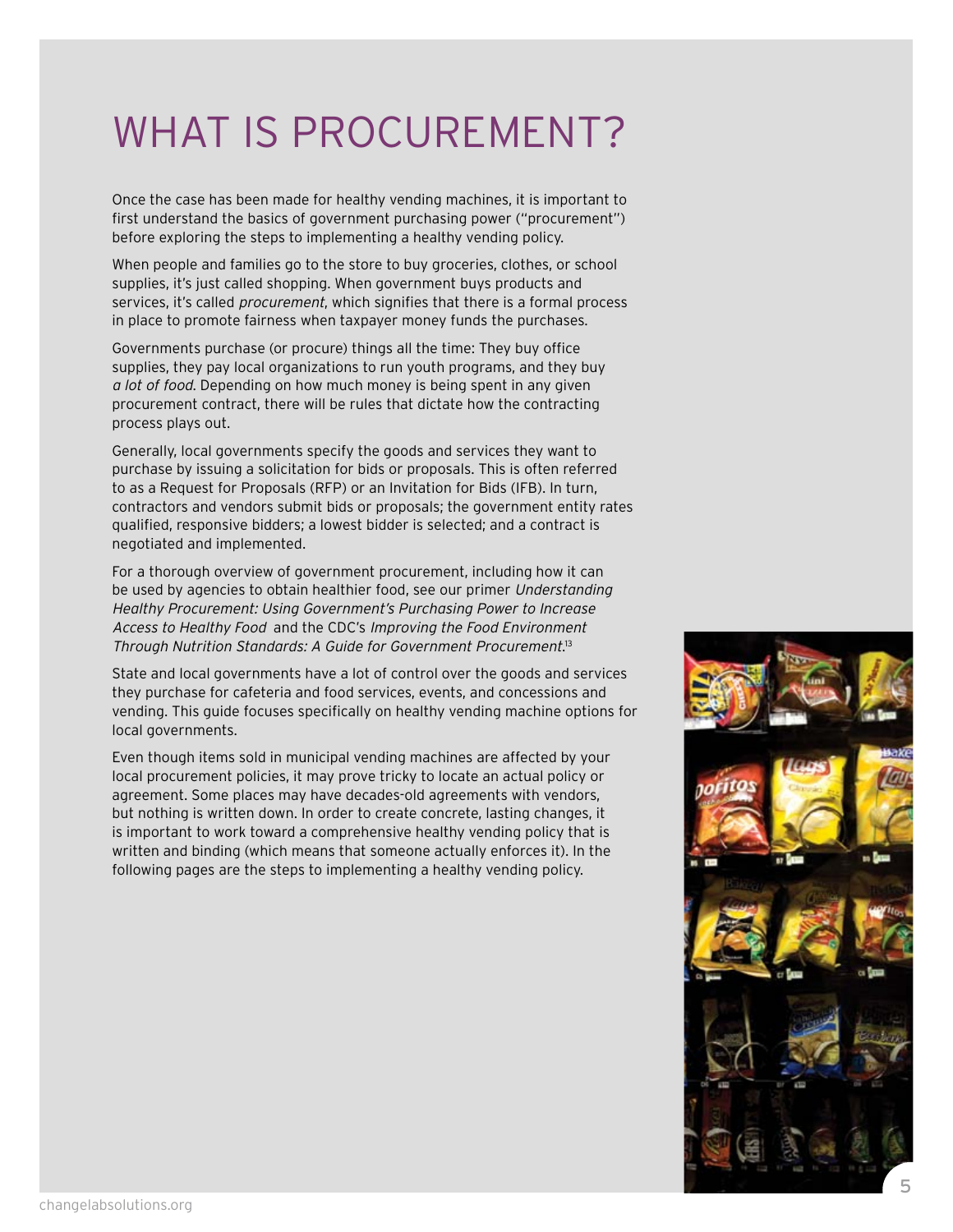# Steps to implementing a Healthy Vending Machine Policy



## Step 1: Take stock

The first step is to decide where you want your healthy vending machine policy to have an effect. Basically, you want to take an inventory of the vending machines that you want to make healthier. What is it that you want to change? And more specifically, where? It is important to be strategic, specific, and realistic. Try to imagine all the places where the government sells food through vending machines, including:

- City hall, government centers, agency offices
- Cafeterias, cafés, lunchrooms
- Hospitals, nursing homes, child-care centers, libraries, correctional facilities
- Parks, recreational facilities, city-owned sports venues
- Schools and public colleges

Where are vending machines located? What products are offered? Once you've identified the places where you'd like to see vending machines become healthier, think strategically about what locations you can influence with a new policy. Try to be specific and realistic. Where you want to achieve healthier vending plays a big part in Steps 2 and 3, bringing together partners and approaching the person in charge.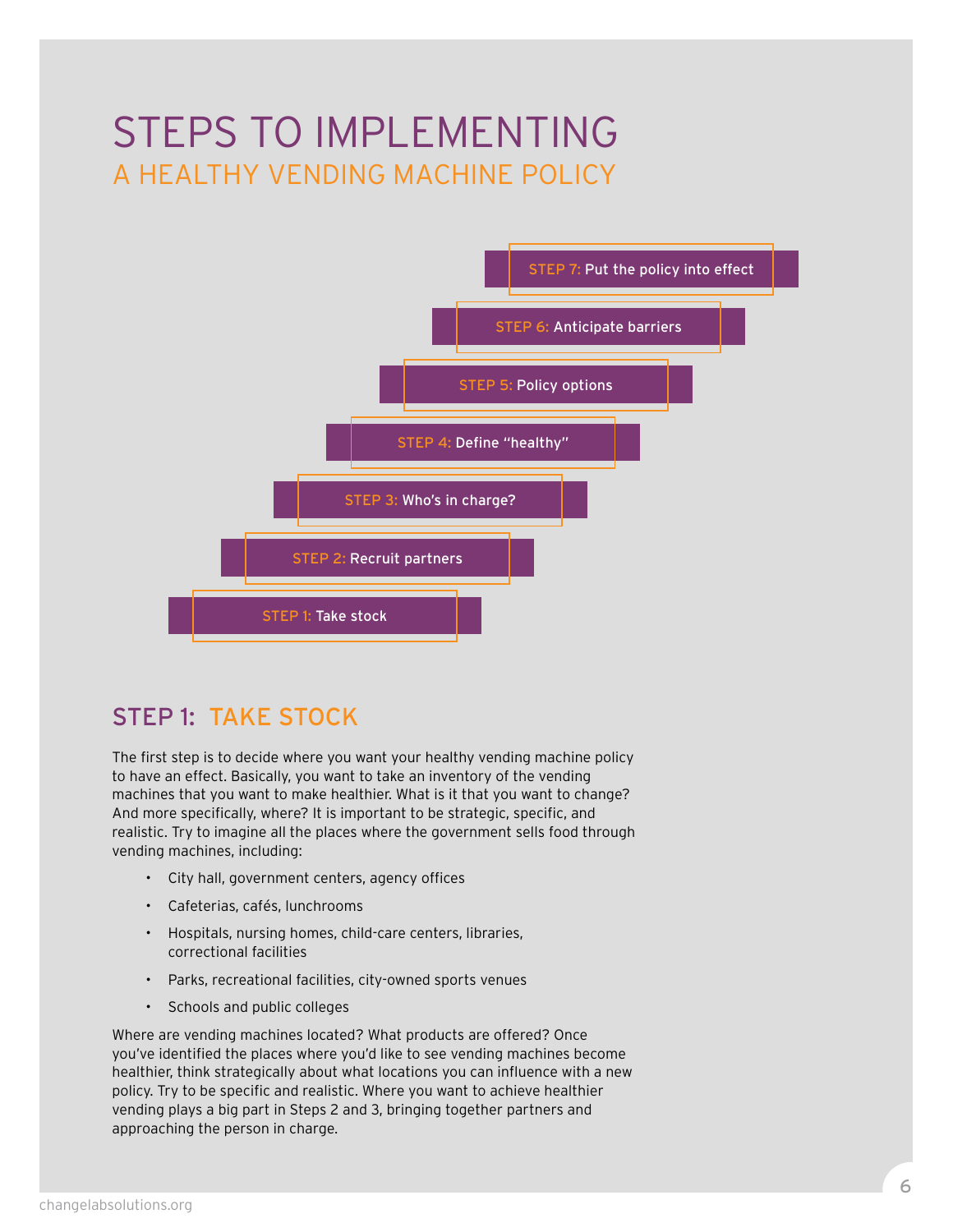## Step 2: Recruit partners

In addition to the people in charge of approving a healthy vending machine policy, there are many other partners you can bring together to promote success.

> **Key employees.** At the start, conduct a survey with key employees about what they want to see in the healthy vending machines in their work area. Not only will you develop a better understanding of what your target audience wants, but you'll also demonstrate a genuine interest in getting support for the policy at all levels. Be sure to find people who are not only representative of your workers but also respected and influential. Don't forget to include unions and other employee associations for municipal workers. Also, you may want to consider forming a work group or task force that you can call on to meet regularly as you implement and evaluate your policy.

> **Community members.** Remember that many nonemployees come to municipal buildings to access services or as visitors. Survey them as you would key employees. Bringing key people in from the community, especially if they have an interest in health and wellness, is a great strategy. School or private business representatives who have implemented successful healthy vending policies should also be consulted.

**Purchasing and other experts.** You will need to work with the purchasing director who will be responsible for implementing your policy. It's useful to have the director or manager on your side, as well as other experts who can help you understand pragmatically how food is procured and sourced in your jurisdiction. Food consultants and other business experts can also be helpful, but be careful about including people who would unfairly benefit from the process. There may be a conflict of interest when getting these people involved, and state and local laws may prohibit this kind of unfair participation.

**Government agency and department leaders.** Consider including health department representatives, health care campus directors, and other people who will be responsible for implementing the policies.

**Policy champions.** An influential policymaker, perhaps an elected official, or other community leader can often talk persuasively about healthy vending.

**Food experts.** Nutritionists and dieticians can provide guidance on health needs, nutrition standards, and criteria for healthy beverage and food items.

**Industry.** Identify vendors, producers, and distributors who can play a role in increasing the supply of healthy vending items. Cultivate relationships with vendors who share a commitment to healthy food and understand the business advantage of providing healthy food.

**Other movements.** Allies from energy, environmental, food security, and/or anti-hunger sectors may be able to provide support for healthy vending machines if mutually beneficial goals such as energy efficiency, local food sourcing, and nutrition are prioritized.



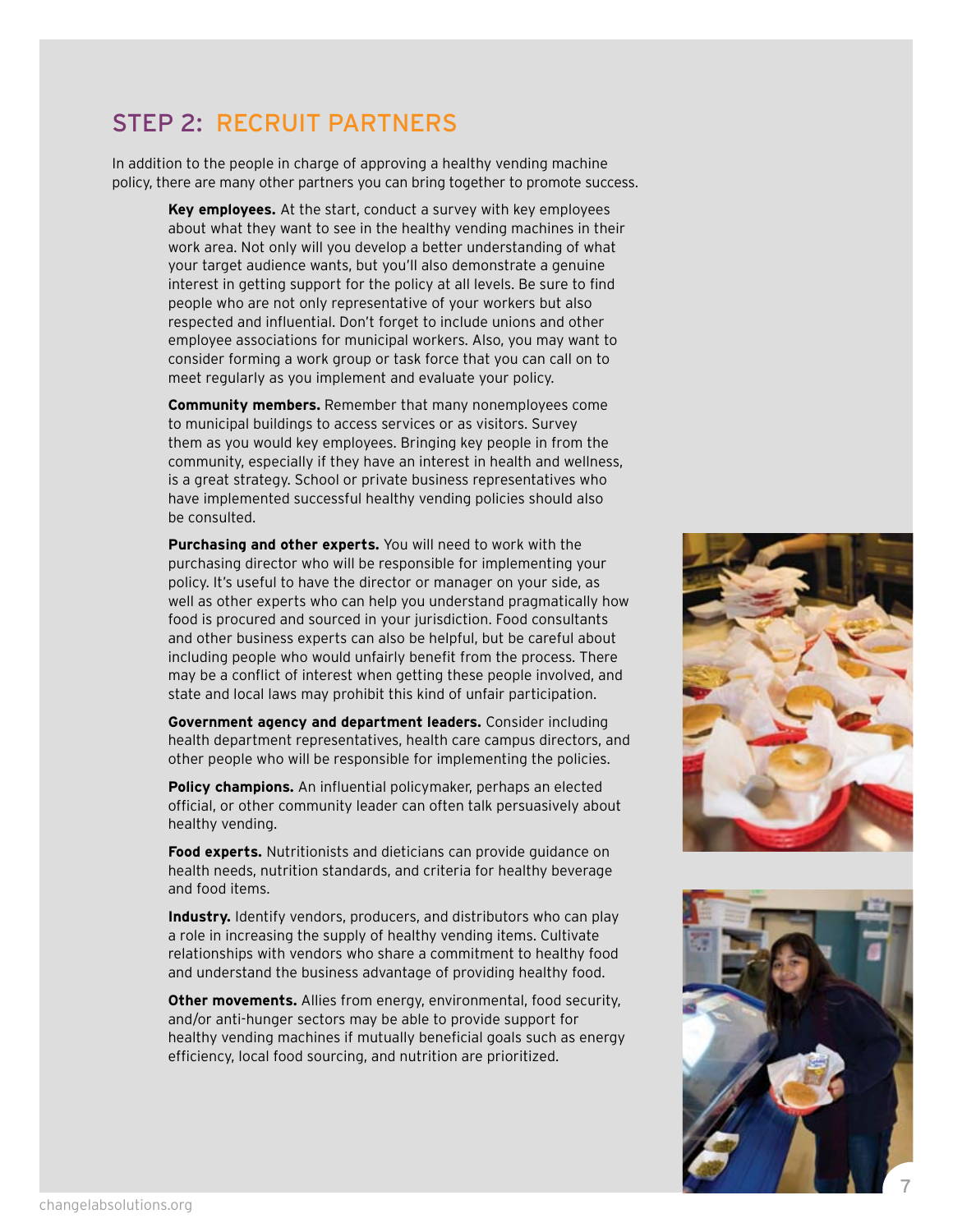### STEP 3: WHO'S IN CHARGE?

Depending on what you hope to achieve, you will ultimately need authorization from the person in charge of making decisions on vending machines. This may be the head of an individual department or agency, a governing board, or even the mayor or city council. In some cases, vending machines may be controlled by a union bargaining agreement. The key question is who sets the purchasing policies for the machines that you are trying to improve. To find this out, you can start with your mayor's office, municipal website, purchasing department, or city manager's office.



| DOs                                                                                                                                                                   | <b>DON'TS</b>                                                                                                                                                                                                                                                                          |
|-----------------------------------------------------------------------------------------------------------------------------------------------------------------------|----------------------------------------------------------------------------------------------------------------------------------------------------------------------------------------------------------------------------------------------------------------------------------------|
| DO learn about the decision-maker's<br>goals and concerns ahead of time.                                                                                              | DON'T be dogmatic or inflexible. Going<br>in with a moral charge is not effective.                                                                                                                                                                                                     |
| DO have sample healthy vending<br>policies and nutrition standards in<br>hand.                                                                                        | DON'T assume or say they are doing<br>things wrong. Improving the food<br>environment is about changing social<br>norms. Chances are this person is<br>performing their job quite well; you<br>are giving the opportunity to make an<br>improvement, not correct a job poorly<br>done. |
| DO bring along key employees who are<br>excited about healthy vending, or show<br>the results of your consumer survey.                                                |                                                                                                                                                                                                                                                                                        |
| DO have an understanding of<br>procurement laws and other existing<br>statutes that may affect the decision-<br>maker's ability to adopt healthy<br>vending policies. | DON'T assume barriers or challenges<br>are insurmountable. Find out if there<br>are other people to consult, or contact<br>ChangeLab Solutions for technical<br>assistance, especially if someone tells<br>you there is a legal barrier to getting<br>healthy vending machines.        |
| DO be attentive to vendor profits and<br>business concerns.                                                                                                           |                                                                                                                                                                                                                                                                                        |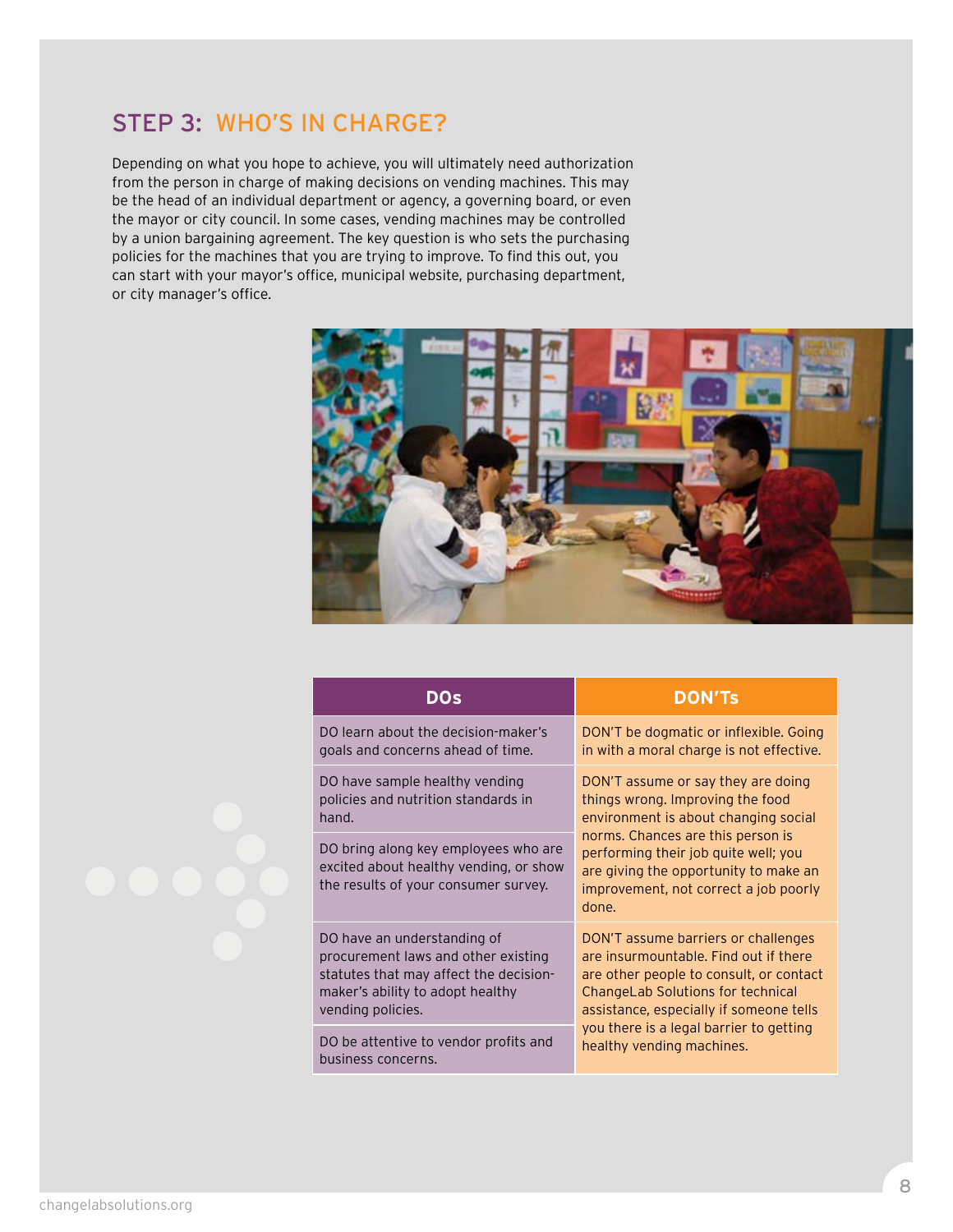## Step 4: Define "healthy"

There are different ways to define what qualifies as a healthy vending item. One common approach is to set standards by nutritional category, with secondary considerations for type of food and size.

For example, a town could limit beverages in municipal vending machines to:

- Water
- Nonfat or 1 percent milk
- 100 percent juice in containers less than or equal to 8 ounces
- Low-calorie options of no more than 50 calories per 12-ounce serving
- Drinks with 50 percent fruit juice with no added sweeteners

Similarly, healthy food or snack items could be defined in an agency's nutrition standards as those that have:

- 250 calories or less
- No more than 35 percent of calories from total fat (no more than 10 percent of calories from saturated fat)
- Zero trans fat
- Less than 30 grams of carbohydrates per 8-ounce serving
- Less than 150 milligrams of sodium per serving

Such standards often have special considerations and exceptions based on:

- Food type (for example, nuts and seeds are commonly accepted as healthy options but may exceed the above thresholds of calories and fat; likewise, a healthy whole piece of fruit may exceed the carbohydrate threshold)<sup>14</sup>
- Population (children, youth, adults, and seniors may have unique caloric and nutritional needs)15

A registered dietician or nutritional expert can help you review and develop healthy vending standards. The standards could be based on the 2010 Dietary Guidelines for Americans.<sup>16</sup> the American Heart Association's Recommended Nutrition Standards for Procurement of Foods and Beverages Offered in the Workplace<sup>17</sup> and Policy Statement on Worksite Wellness Programs,<sup>18</sup> or the U.S. Government Services Administration's Health and Sustainability Guidelines for Federal Concessions and Vending Operations. 19

Recent examples of nutrition standards in healthy vending policies include:

- King County's Healthy Vending Guidelines<sup>20</sup>
- Maricopa County's Better Bites, Better Gulps: Improving Vending Choices One Bite at a Time<sup>21</sup>
- New York City's Agency Food Standards: Beverage Vending Machine Standards for a Healthy Workplace<sup>22</sup>
- Puerto Rico's Criterios Nutricionales para las Máquinas Dispensadoras de Alimentos<sup>23</sup>

Many jurisdictions have found it helpful to provide in their policy actual examples of healthy snack and beverage items that meet their standards. In King County Healthy Vending Guidelines, food and beverages are divided into three categories: healthiest, healthier, and food and beverages that should be limited. Examples of food and beverages for all three categories are included, along with appropriate levels of calories, fat, sugar, and sodium.24 In its 2002 Fit City Initiative, San Antonio provided examples of snacks and beverages that were healthiest, healthier, and excluded.<sup>25</sup>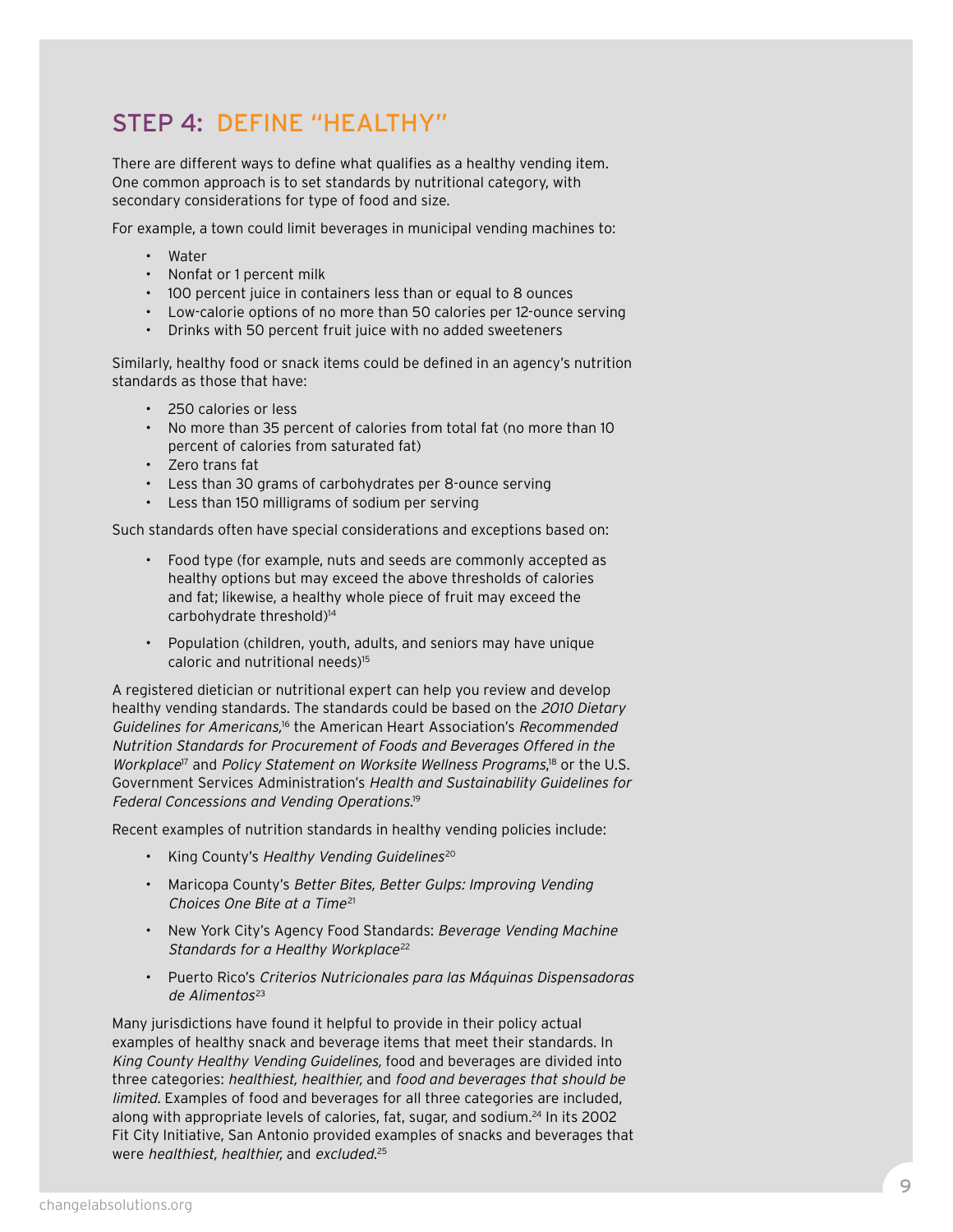## Step 5: policy options

Depending on the goals and strategies you have set in the first four steps, adopting a policy in Step 5 entails several underlying determinations:

- What is the appropriate policy mechanism?
- Is your policy mandatory or optional?
- What will be your ratio of healthy to unhealthy products?
- How will products be priced and chosen?

#### What is the appropriate policy mechanism?

If you are trying to make vending machines healthy in all city agencies and buildings, or across a number of them, you may need legislative action such as a resolution from the city council or an executive order from the mayor.

Example: In San Diego, the county board of supervisors passed a Healthy Choice Options in Vending Machines on County Property policy in 2006: 100 percent of food and beverages sold in vending machines at county facilities that primarily serve youth must meet the healthy-choice nutrition standards set forth in the policy. For all other county facilities, 50 percent of the items sold must meet the nutrition standards.<sup>26</sup>

If you are trying to change a single agency's or building's vending policy, you may need a guideline, regulation, resolution, or proclamation from a department head or governing board. Or you may just need agreement from the person in charge of purchasing. To find out the proper policy mechanism, a good place to start is your city attorney's office.<sup>27</sup>

#### Is your policy mandatory or optional?

Once the appropriate policy mechanism has been determined, you will need to decide if your policy is mandatory or optional (sometimes referred to as voluntary guidelines). From public health and policy change perspectives, mandatory policies are stronger because they are required. Optional guidelines and recommendations, on the other hand, may be a good starting point but ultimately are not requirements, and agencies and departments can choose whether or not to implement them. The San Diego example above is mandatory because food and beverages sold in county vending machines "must meet" the selected nutrition standards.<sup>28</sup> On the other hand, Seattle King County's healthy vending guidelines are voluntary in that they "provide recommendations for the nutritional quality of food and beverages in vending machines to help make the healthy choice the easy choice."<sup>29</sup>

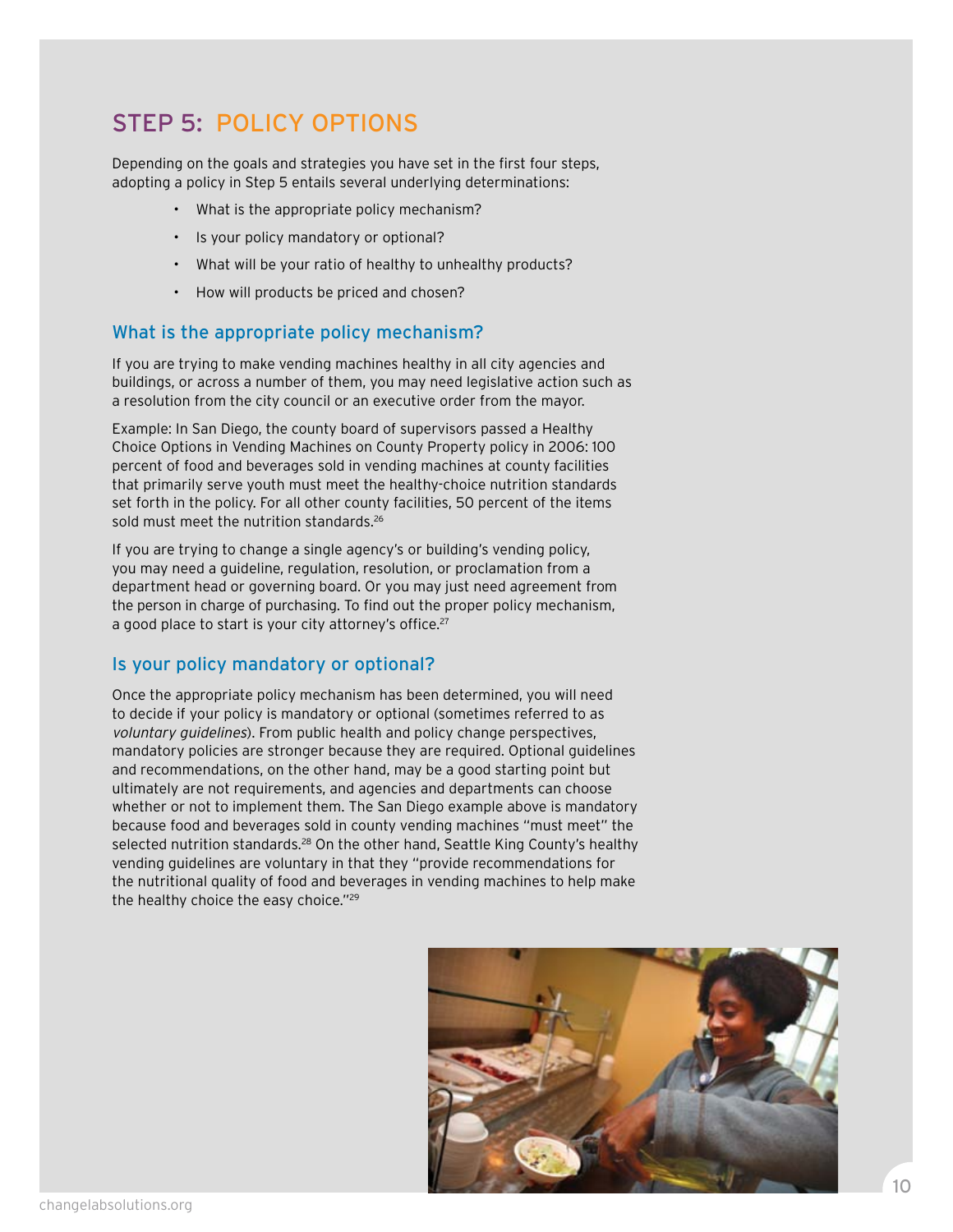#### What will be your ratio of healthy to unhealthy products?

From a public health perspective, offering only healthy food and beverage items in vending machines is the strongest approach. Not only would this provide the greatest number of healthy options, but it would also make enforcement easier. However, you may have to limit healthy food and beverages to a certain percentage for reasons such as political will, social acceptability, community receptiveness, and consumer satisfaction.

One approach is to propose 100 percent healthy items in vending machines, even if it is unlikely that you will get 100 percent. That way, if you have to compromise during the policy adoption process, you may still get 75 percent or 50 percent. This can still be viewed as a victory because many vending machines currently offer no healthy options whatsoever. Further, if revenue becomes an issue for adopting or implementing your policy (discussed later in Step 6), at least one study reports that converting 50 percent of vending machine items to healthier food and beverages resulted in revenue either increasing or remaining neutral.30

If you do have to settle for less than 100 percent healthy options, consider a phase-in approach that will steadily increase the percentage of healthy products every year. Many advocates regard 50 percent healthy vending as an important incremental step toward 100 percent healthy vending.

It is important to note that even if an incremental approach is adopted, there are some guidelines that can be implemented fully right away. For example, a 100 percent ban on trans fats in vending machines can be instituted right at the outset even if the ratio of healthy to unhealthy products, based on other criteria, is set at a lower percentage.

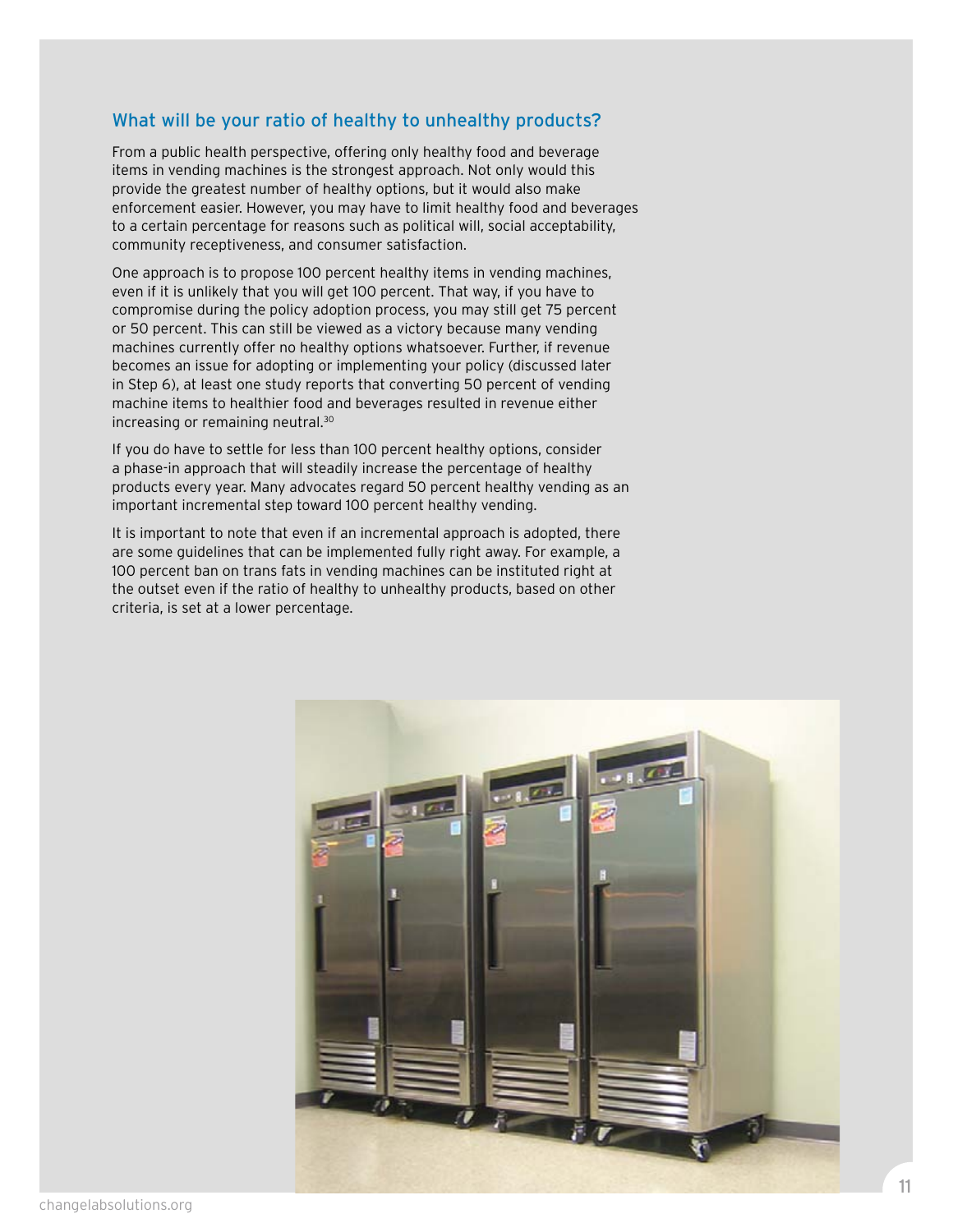#### How will products be priced and chosen?

Pricing healthy food and beverage items competitively (to cost less than or at least the same as less healthy options) is one way to help make it easier for consumers to choose the healthy option. Some key strategies include:

- Working with your vendors to price healthy items lower than unhealthy items
- Placing healthy items at eye level, where they're the easiest choices for consumers to select
- Spotlighting new items that promote special health considerations, such as a low-sodium or high-fiber product
- Using signage to identify healthy items
- Limiting junk food marketing on machines
- Letting vendors know that under the Affordable Care Act, the FDA will require vending machines to post calories next to each item if the operator owns more than 20 machines<sup>31</sup>

In New York City, for example, healthy vending contracts have incorporated many of these strategies: 32

- If the sides and front panels of vending machines are going to be used as promotional spaces, the city has to approve the promotional material, and only healthy beverage choices and/or healthy activities can be promoted.<sup>33</sup>
- Water must be placed in the position with the highest selling potential. High-calorie beverages must be placed in the position with the lowest selling potential.<sup>34</sup>
- Pricing models that encourage healthy choices e.g., by establishing lower prices for healthy beverage choices relative to high-calorie beverages – are encouraged.35

Another issue to consider is product taste and flavor. It is pointless to offer healthy food and drink choices if these products are of poor quality. A taste panel or product sampling is a perfectly appropriate factor when creating allowable product lists, and flavor is sometimes just as important to customers as pricing. It is important to note, though, that taste is a complicated issue. People can adapt their preferences for sweetness, saltiness, new flavors, and so on over time and through experience.

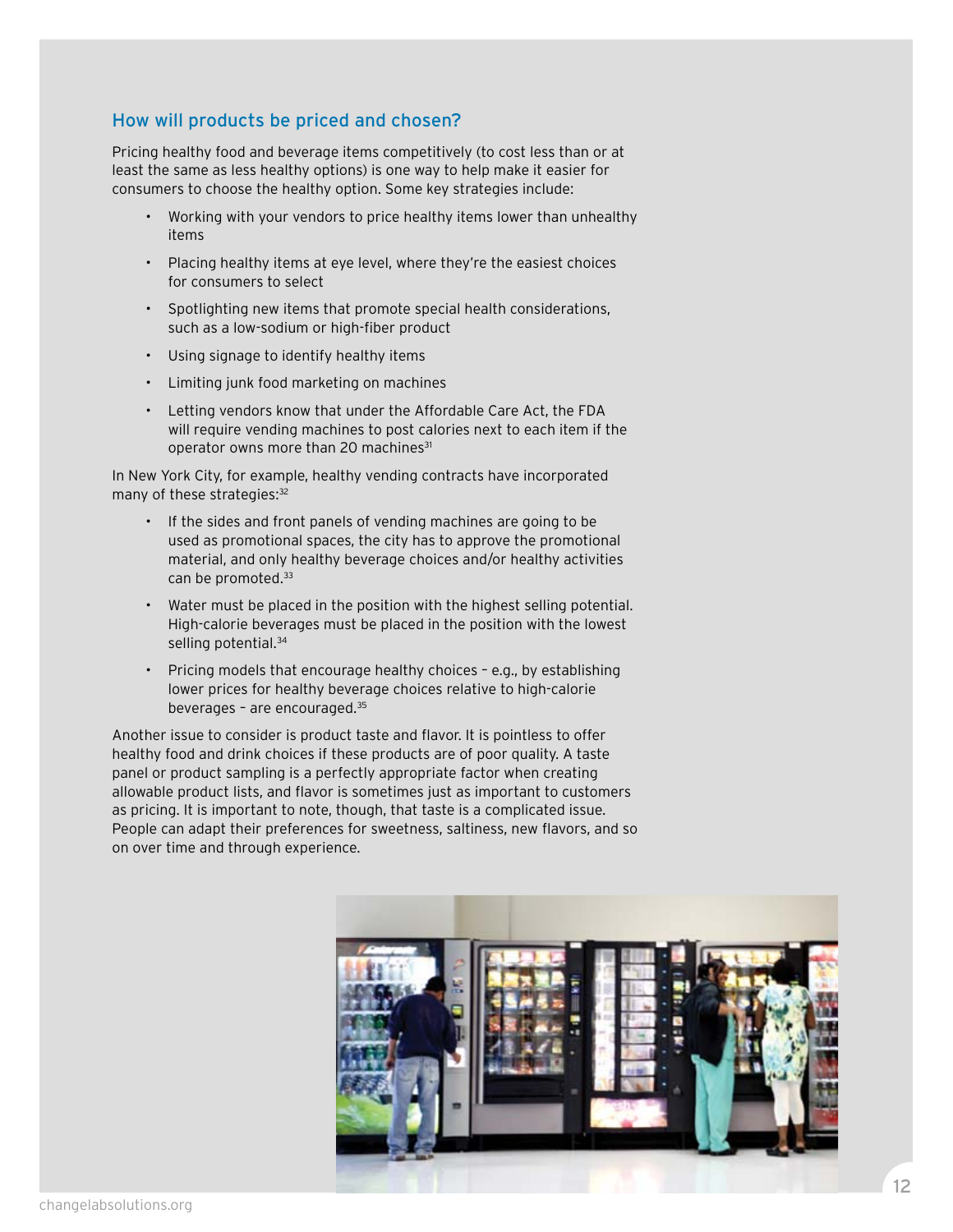# Step 6: Anticipate barriers

Throughout the entire process, try to anticipate potential barriers to adopting and implementing your healthy vending policy.

#### Employee preference

Some criticism may come from the simple fact that some people don't like change and will want to keep seeing the same selection of soda, chips, and candy in their vending machines. Even if only a small number of people get upset that their favorite snack item is removed from a vending machine, they can nonetheless be vocal and troublesome.

Addressing this barrier will be much easier if you have already surveyed your workers and identified key employees and champions (see Step 2). If you have the backing of a strong number of employees who not only buy into the idea of healthy vending but are actually demanding healthy foods and beverages, it will be that much easier for you to adopt and implement a policy.

Ultimately, people who want unhealthy food can still get it elsewhere even after healthy vending is implemented. A useful way to frame the issue might be to point out that people can still buy whatever food they want elsewhere but that government will no longer be in the business of providing such unhealthy food. Instead, responsible government and public agencies can choose to be a model of healthy eating by providing better options in their vending machines. In this regard, it is also important to evaluate taste and flavor when reviewing proposed product lists of healthy foods and beverages from vendors. This way, the municipality can offer food and drink choices that are not only healthy but preferred by consumers.

#### Revenue

In economically difficult times, vendors and opponents of your policy may also say that healthy vending is a threat to sales and profit. As healthy vending is implemented in more settings, it will be important for social science researchers to evaluate the effect on sales and eating habits.36 Most of the studies that have been conducted have focused on the school setting. These actually show that schools across the country have been able to switch to offering healthier food in vending machines while maintaining or even increasing revenue.37 The pediatric health system Nemours reports that pilot studies in Arizona, California, and Connecticut found that healthier vending options resulted in either no negative impact on revenue or an increase in gross revenue.38 These are promising findings because ultimately the goal of healthy vending policies is not just to stock healthy items but to actually result in people buying and consuming healthier food.

When addressing concerns about a loss of revenue, you may find it useful to frame the issue as one of fiscal health. With roughly two-thirds of American adults overweight or obese and childhood obesity rates tripling over the past 30 years, the United States is currently spending \$150 billion annually in health care costs to treat obesity-related illnesses and conditions.39 Local cities and towns simply cannot keep feeding this epidemic with unhealthy food options like those commonly found in vending machines.

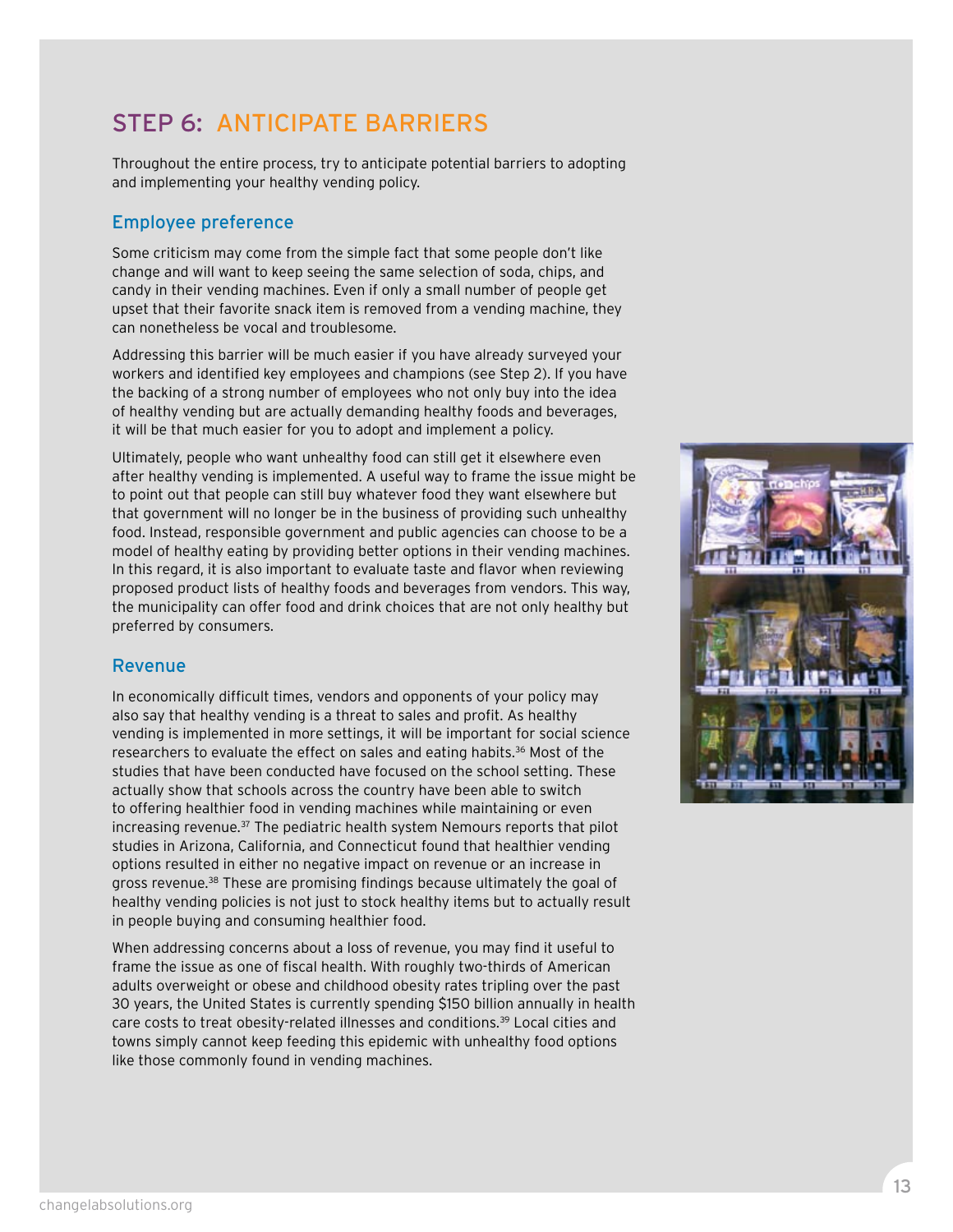## Step 7: Put the policy into effect

The best way to implement your healthy vending policy is to develop a clear plan based on the goals, strategies, and partners you have carefully considered in the previous steps. It is also important to clearly identify the roles of the people responsible for implementing the policy.

Seattle King County suggests the following best practices for a team-based approach to implementing healthy vending guidelines:

- Select a recognized leader to champion the program.
- Engage with stakeholders such as administrators, staff, food and nutrition service providers, students, parents, and others in the planning process.
- Create an implementation plan with goals, strategies, and a timeline.
- Pilot-test to allow staff to identify healthy, tasty choices and adjust to new options.
- Assess the environment: Determine where vending machines are located, what products are offered, and whether there are existing nutrition or vending policies. Find out what the staff and other stakeholders currently think about healthy eating.
- Conduct an annual review to evaluate and revise your vending guidelines as needed (e.g., when there are updates to Dietary Guidelines for Americans).40

Other important measures:

**Keep partners, staff, and consumers involved throughout the entire process.** Don't forget about the people you bring in at the beginning of the process to conduct your survey. Building ongoing relationships and consulting your partners regularly will help with implementation.

**Identify healthy product vendors.** With the increasing demand for healthy vending products, manufacturers, vendors, and service operators are starting to offer a wider selection of healthy products. Although we are not in a position to promote any particular vendors, other organizations have identified how to work with manufacturers and service operators, such as Nemours in its Healthy Vending Guide.<sup>41</sup>

**Percentages and phase-in.** Whether your policy requires healthy vending products or just gives optional guidelines, if you cannot reach agreement on 100 percent healthy items, your policy will need to clearly specify what percentage of vending items will be healthy, state whether there will be a phase-in period to transition to healthy vending, and provide a clear enforcement plan.

**Seek broad partnerships.** Partner with other people and movements that have common goals. For example, advocates for local food sourcing or protecting the environment may help you gather support for healthy vending if your policy incorporates provisions to promote local food and save energy. Combining vending changes with employee wellness programs may also create additional allies and partners. Employees spend more of their waking hours at work than in any other place. Why not combine healthy vending with other worksite wellness efforts that encourage healthy eating, physical activity, and a healthier work environment?

**Consider best contracting practices.** (See following page.)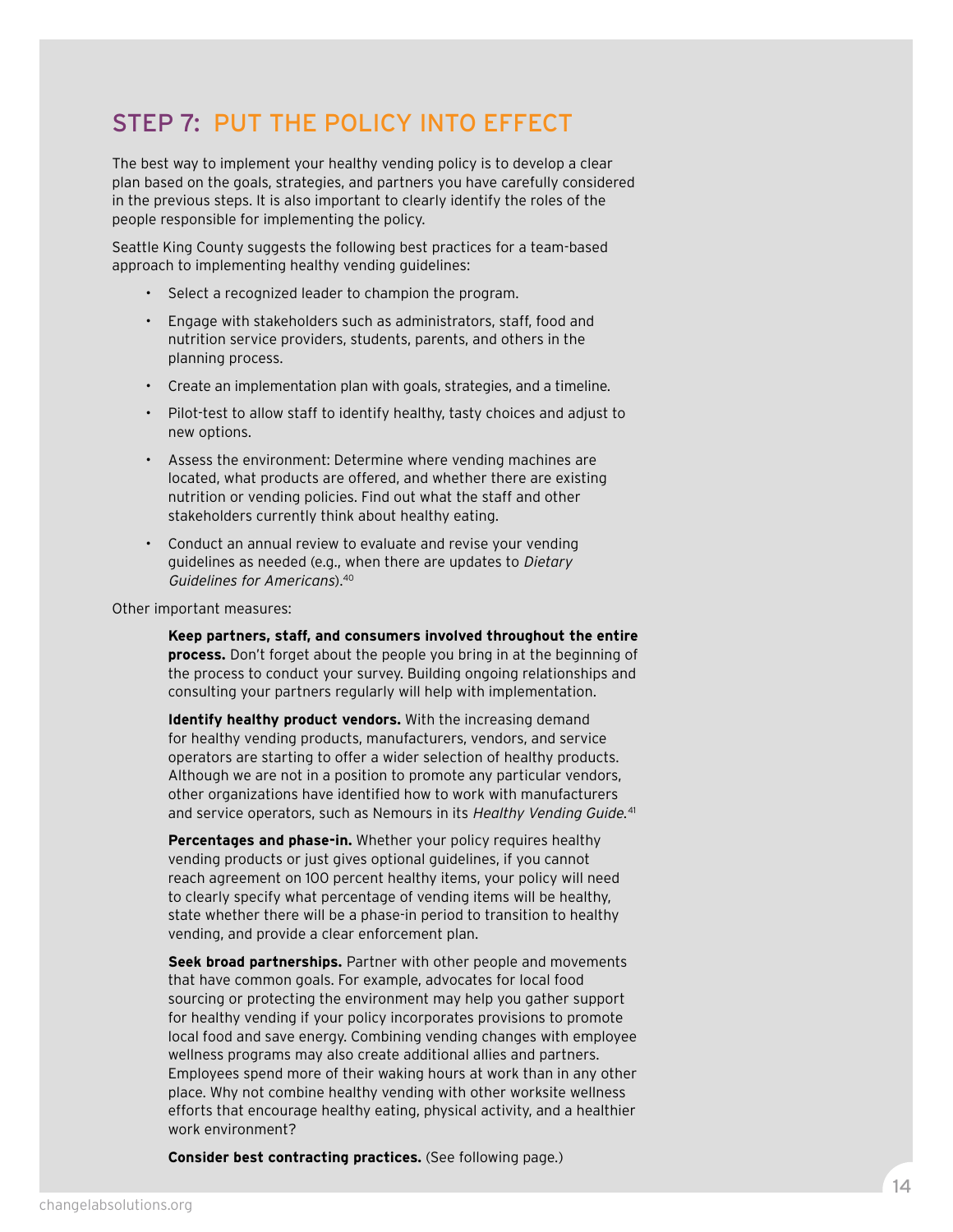### Best Contracting Practices

After analyzing municipal snack and beverage vending contracts from cities, counties, and recreation departments of all sizes, ChangeLab Solutions has developed a Model Healthy Municipal Snack and Beverage Vending Agreement. This model provides a template of contract clauses and terms to promote the sale of healthy snacks and beverages, as well as options to help you negotiate favorable terms and conditions with your vendors. Download the model at: www.changelabsolutions.org/ publications/snack-bev-vending

When using ChangeLab Solutions' model agreement, consider the following:

**Impact of state and local laws.**

These can affect how vending agreements are solicited and administered. Consult with legal counsel to adapt our general provisions to comply with the specific laws applicable to your municipality.

**Timing.** Find out when the current contracts expire and the date of renewal, and let other parties know early on about your intentions to transition to healthy vending.

**Short contract terms.** As state or local law allows, keep contract terms short so improvements can be easily made in the future.

**Maximum financial benefit.** Vigorously negotiate terms for cash advances, revenue sharing, and competitive product pricing whenever vendors desire exclusive contract and marketing rights. These rights are valuable to the vendor, and municipalities can use them in bargaining.

**Enforcement.** Clearly state what counts as a breach of contract and spell out what happens if the vendor does not follow healthy vending requirements.

**Transparency.** Require vendors to provide accurate and timely financial reports, and permit periodic audits of financial records related to the agreement.

**Healthy product identification.** Provide a list of healthy items to vendors, work with vendors who can provide healthy products, share customer survey results with vendors, and focus on the importance of providing variety and products that consumers will accept. Share your chosen nutrition standards and get a list of qualifying products.

**Pricing.** If you are not requiring 100 percent healthy food in vending, have discussions early about pricing healthy food competitively or lower than unhealthy food. Consider doing a pilot test that includes pricing incentives.

**Other savings.** Look for other ways to save costs. For example, municipalities are typically required to provide the electricity for vending machines free of charge to the vendor. Negotiate for energyefficient machines and lighting schemes wherever possible, and seek out other potential cost savings.

**Labeling.** The federal menu labeling and vending machine disclosure law provisions of the Patient Protection and Affordable Care Act of 2010 requires that operators with more than 20 vending machines display total calorie content for each item sold in their machines, with specific requirements regarding the font, format, size, appearance, and location of this information.42 As this guide went to press, the Food and Drug Administration was still in the midst of the rulemaking process for these regulations.43 Municipalities should review federal vending machine regulations when they become available and incorporate them into their agreements.

**New standards.** Be aware of any relevant new standards or initiatives. For example, the Institute of Medicine (IOM) is recommending a single front of package (FOP) symbol system to appear on all food and beverage products in place of any other systems currently in use.44 The IOM suggests that the system show

calories and a total number of points based on the saturated and trans fat, sodium, and sugar contents of each product.45 This may be something you negotiate into your agreement.

**Modification.** Allow for the contract to be modified if new federal, state, or local laws affect the contract terms.

**Emphasis on healthy options in** 

**RFP language.** As outlined earlier in this guide, vending machines in municipal settings are usually covered by competitive procurement processes that will require a municipality to issue a Request for Proposals (RFP) or sometimes an Invitation for Bids (IFB). It is important that RFPs and IFBs contain strong language that emphasizes healthy options. This helps ensure that prospective vendors know from the very beginning they will need to be able to provide healthy products.

**Preferred vendors.** Some government procurement policies give preference to MBE/WBE (minority- or womenowned businesses) or companies that employ handicapped or visually impaired workers. For example, the Randolph-Sheppard Act, a federal law that has been in place for decades, gives the right of first refusal to blind merchants for contracts to operate vending machines, concession stands, and cafeterias on federal property.46 Moreover, states coordinate their own (and municipal) vending operations with these Randolph-Sheppard vendors. It's important to check with legal counsel about preferential bidding procedures for underrepresented groups in local procurements.

**Consolidation.** To maximize efficiency and financial benefit to all parties, consider consolidating all vending services within a municipality into one contract, rather than allowing each department to solicit separately. This will avoid wildly uneven vending services.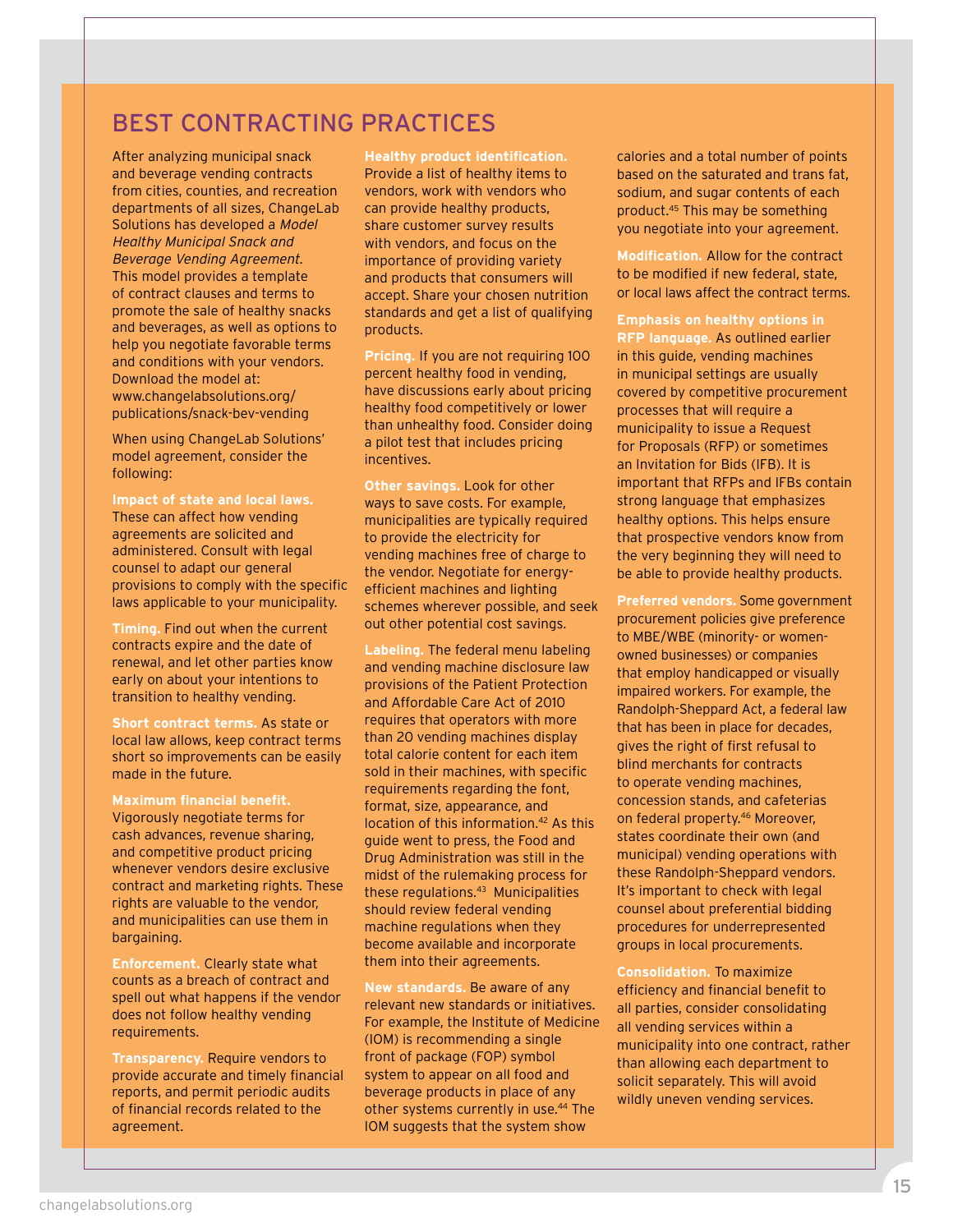# ENFORCING<br>YOUR POLICY

Once your municipality has implemented a healthy vending policy, there is still the question of how to enforce it. There are a number of things you can do to make your policy more enforceable.

> **Include strong enforcement provisions.** In addition to the best contracting practices outlined in Step 7, consider contract provisions that allow your municipality to collect fines or liquidated damages, revoke permits or contracts, or remove machines if a vendor becomes noncompliant.

**Monitor.** Designate city staff to monitor and report back to the city council or mayor on a regular basis (e.g., quarterly or every six months).

**Educate.** Train staff and the public about healthy vending goals to make more people feel responsible for the success of the program. For example, Baldwin Park, Calif., mandates annual training for city staff on how to incorporate healthy vending and healthy snacks into special events.47

**Require 100 percent healthy.** When you are dealing with any other percentage, there is more wiggle room for others to argue that machines with unhealthy items are still somehow compliant.

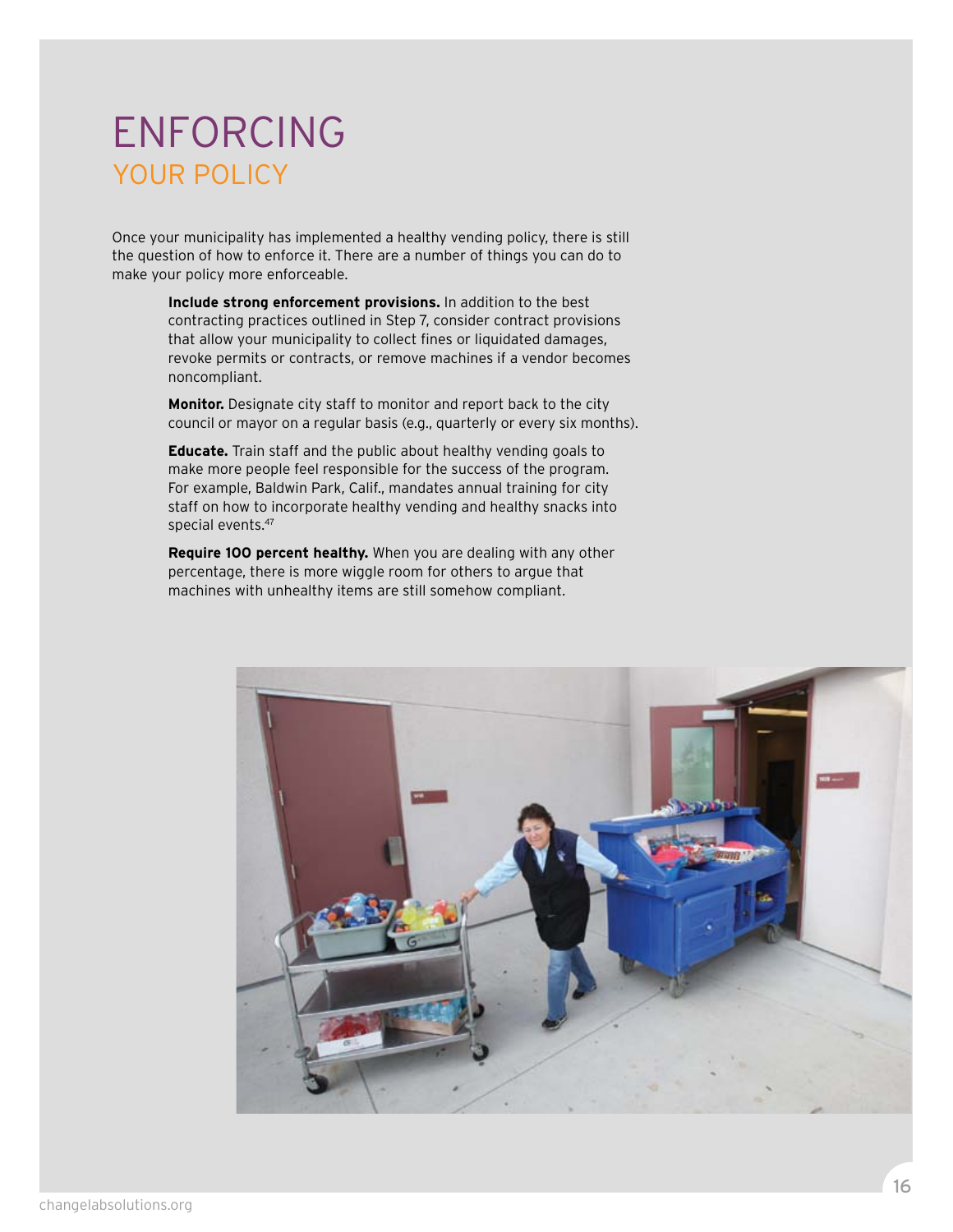# Conclusion

Many cities and towns have already started heeding employee and community demands for healthier food options. There is no silver bullet that will make healthier options readily available for everyone. But as Americans increasingly become weary of being surrounded by (and eating) unhealthy foods, improving the vending machines in local government buildings and public agencies offers a great opportunity to make change.

**Our team of urban planners and attorneys can provide trainings, answer questions, and help draft or review policy language to help meet your health goals. For more information, visit www.changelabsolutions.org.**

#### More resources from ChangeLab Solutions:







Understanding Healthy Procurement

Written by Quang Dang, ChangeLab Solutions

ChangeLab Solutions is a nonprofit organization that provides legal information on matters relating to public health. The legal information in this document does not constitute legal advice or legal representation. For legal advice, readers should consult a lawyer in their state.

This tool was developed with support from the Centers for Disease Control and Prevention. Its contents are solely the responsibility of the authors and do not necessarily represent the official views of the Centers for Disease Control and Prevention.

#### Design by [Wick Design Studio](http://www.wickdesignstudio.com)

Photos by Tim Wagner for HEAC (cover, pages 10, 12, and 20), Lydia Daniller (pages 2, 3 (top), 4–7, and 18), and Flickr Creative Commons: rodarmor (page 3 (bottom)), tanjila (page 11), and Cliff1066 (page 13)

© 2012 ChangeLab Solutions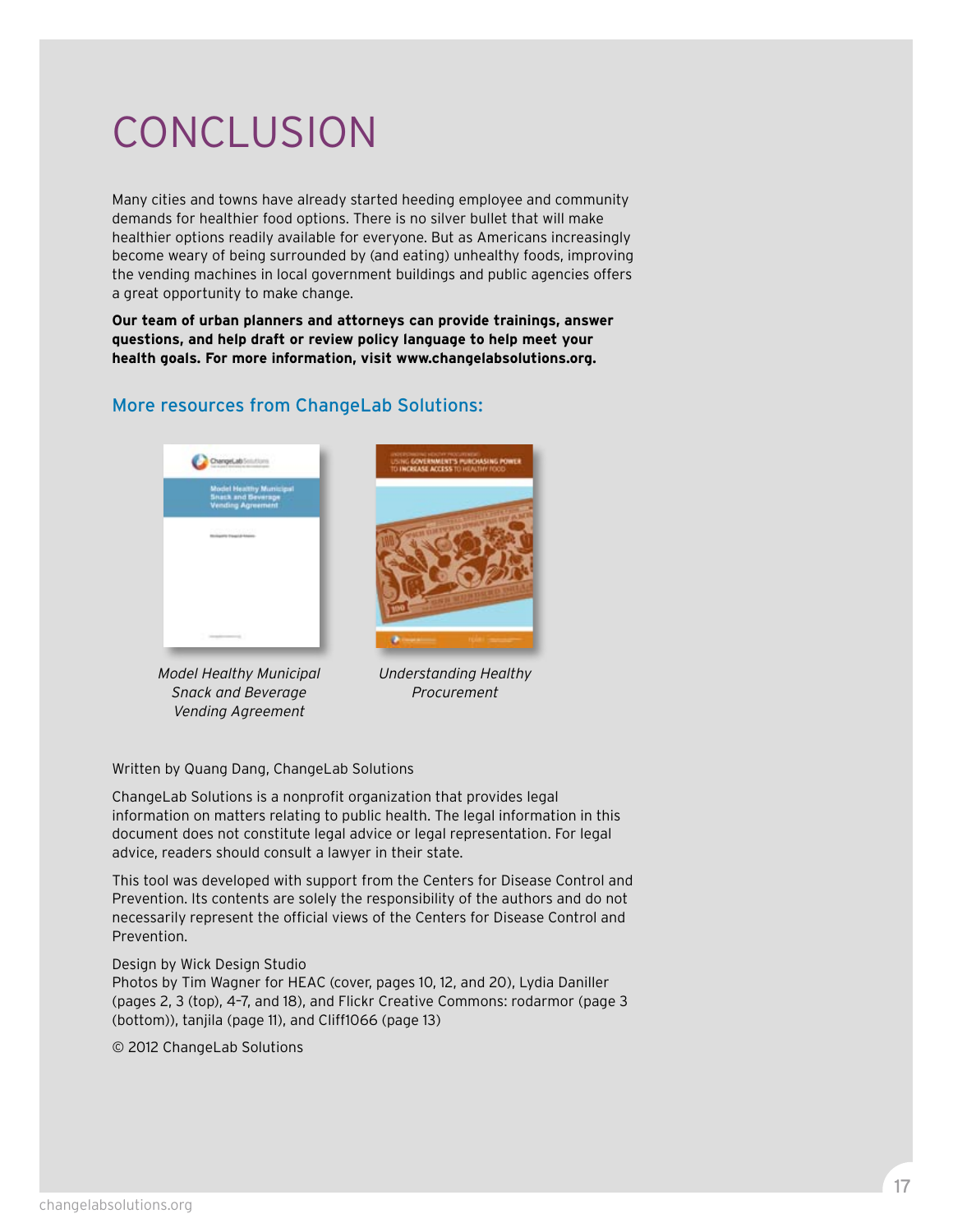# **ENDNOTES**

- **1.** This guide focuses on municipalities, which are local units of government like cities, towns, and counties. Many state governments have also developed healthy vending policies. Examples can be found at www.malegislature. gov/Laws/SessionLaws/Acts/2010/Chapter197 (Massachusetts) and http://leg1.state.va.us/cgi-bin/legp504. exe?101+ful+CHAP0718 (Virginia).
- **2.** Witters D, Harter J, Bell K, et al. "The Cost of Obesity to U.S. Cities." Gallup Management Journal, Jan. 27, 2011. Available at: http://gmj.gallup.com/content/145778/Cost-Obesity-Cities.aspx.
- **3.** For example, Denver is one of only 11 cities with obesity rates lower than 20 percent, but still spent an estimated \$704 million in preventable health care costs in 2009. Id.
- **4.** U.S. Census Bureau. 2010 Public Employment and Payroll Data. 2010 Annual Survey of Public Employment and Payroll. 2010. Available at: www2.census.gov/govs/apes/10locus.txt.
- **5.** Leadership for Healthy Communities. The Action Strategies Workshop Curriculum: Module 4. Considering Policy Approaches as Policy Co-benefits. 2011. Available at: www.leadershipforhealthycommunities.org/index.php/ component/content/article/35/602-the-action-strategies-workshop-curriculum.
- **6.** Centers for Disease Control and Prevention. Health Equity. 2009. Available at: www.cdc.gov/chronicdisease/ healthequity/index.htm.
- **7.** Southern California Association of Governments. Comprehensive Annual Financial Report. 2008. Available at: www.scag.ca.gov/publications/pdf/2008/FinancialReport063008.pdf.
- **8.** U.S. General Services Administration. Health and Sustainability Guidelines for Federal Concessions and Vending Operations. 2010. Available at: www.gsa.gov/graphics/pbs/Guidelines\_for\_Federal\_Concessions\_and\_Vending Operations.pdf.
- **9.** See New York City Agency Food Standards. 2009. Available at: www.nyc.gov/ html/doh/downloads/pdf/cardio/ cardio-vending-machines-bev-standards.pdf; King County Healthy Vending Guidelines. 2011. Available at: www.kingcounty.gov/healthservices/health/%7e/media/health/publichealth/documents/nutrition/ HealthyVendingGuidelines.ashx; City of Bell Gardens Healthy Vending Policy Language and Nutrition Standards. 2011. Available at: www.californiaprojectlean.org/docuserfiles//BG%20Final%20Vending%20Stds.pdf; El Monte California Resolution No. 9184, enacted May 3, 2011. Available at: www.eatbettermovemore.org/sa/policies/ pdftext/201107281450120.ElMonteHealthyKidsInitiative.pdf; San Francisco Executive Directive 10-01, signed April 19, 2010. Available at: www.sfgov3.org/Modules/ShowDocument.aspx?documentid=68; Alabama Department of Public Health's Guidelines for Successful Healthy Vending Machines in Alabama. Available at: www.adph.org/ NUTRITION/assets/Vending\_GuidelinesOct2011.pdf.
- **10.** Although public schools are government-run, decisions are usually made by a school district, a board, a principal, or some other administrator. Schools may have their own healthy vending and competitive foods initiatives, but if they receive federal grants for school lunches and breakfasts, they have to comply with (or exceed) federal laws, regulations, and conditions around procurement. This guide does not discuss schools, but they may provide excellent examples of healthy vending programs. For great examples of creating healthier school food environments, please visit our healthy school vending policies, available at: www.changelabsolutions. org/publications/model-healthy-beverage-vending-agreement. Also see the Alliance for a Healthier Generation's Healthy Schools Program Framework, available at: www.healthiergeneration.org/schools.aspx?id=3470.
- **11.** Carnethon M, Whitsel LP, Franklin BA, et al. "Worksite Wellness Programs for Cardiovascular Disease Prevention. A Policy Statement from the American Heart Association." Circulation, 120: 1725–1741, 2009. Available at: http://circ.ahajournals.org/content/120/17/1725.full.
- **12.** ChangeLab Solutions. Understanding Healthy Procurement: Using Government's Purchasing Power to Increase Access to Healthy Food. 2011. Available at: www.changelabsolutions.org/publications/ understanding-healthy-procurement.
- **13.** Lee JM, Gunn JP, Gase L, et al. Improving the Food Environment Through Nutrition Standards: A Guide for Government Procurement. Atlanta: Centers for Disease Control and Prevention. 2011. Available at: www.cdc.gov/salt/pdfs/DHDSP\_Procurement\_Guide.pdf.
- **14.** See City of Bell Gardens Healthy Vending Policy Language and Nutrition Standards. 2011. Available at: www.californiaprojectlean.org/docuserfiles//BG%20Final%20Vending%20Stds.pdf.
- **15.** See New York City Agency Food Standards. 2009. Available at: www.nyc.gov/html/doh/downloads/pdf/cardio/ cardio-vending-machines-bev-standards.pdf.
- **16**. U.S. Department of Agriculture. Dietary Guidelines for Americans, 2010. 2011. Available at: www.cnpp.usda.gov/ dietaryguidelines.htm.
- **17.** American Heart Association. Recommended Nutrition Standards for Procurement of Foods and Beverages Offered in the Workplace. 2010. Available at: www.heart.org/idc/groups/heart-public/@wcm/@adv/documents/ downloadable/ucm\_320781.pdf.